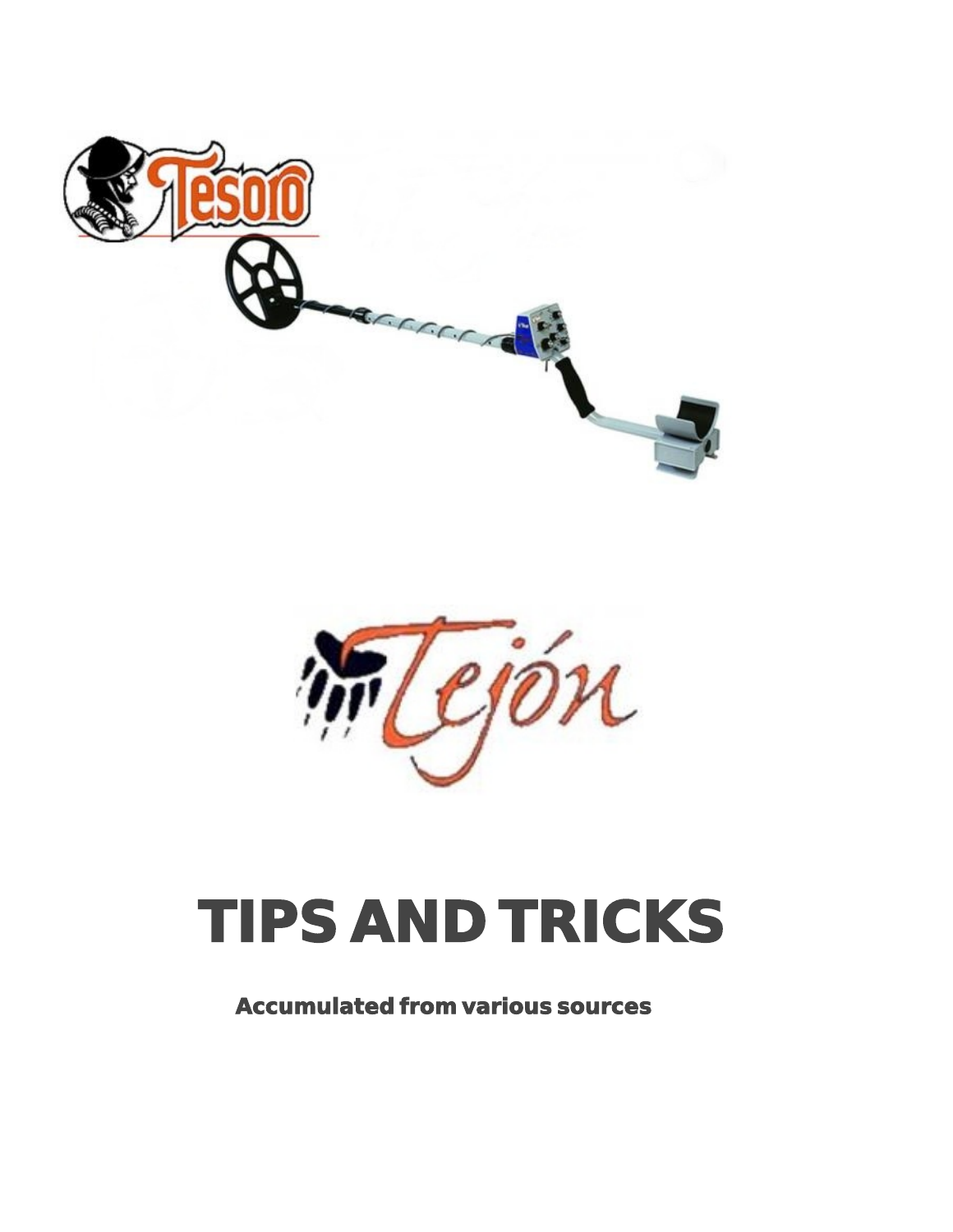# **Tips and Tricks with the Tesoro Tejon**

## **One way to set up the Tejon for bad ground is as follows:**

- Ground balance according to the owner's manual. Once ground balanced turn the Ground Balance knob one-quarter turn clockwise.
- Turn the sensitivity knob all the way to ten, you will hear chatter and at this point you will want to turn the sensitivity knob counter clockwise just to the point the chatter stops.
- Set the primary disc in the "All Metal" tone mode. Note: some say that the Tejon can't be hunted in audible "All Metal" but I beg to differ, as I have been able to get a consistent threshold with mine but it takes practice.
- Set the secondary disk just above just above the click (non audible "All Metal").
- When you get a signal using the primary disc toggle the switch to the secondary disc, if you do not get a signal (Null) dig your target. I have found many whole Spencer bullets in heavily hunted sites using this method.

## **Setting the Tejon up for good ground**

- Ground balance according to the owner's manual. Once ground balances turn the Ground Balance knob one-quarter turn clockwise.
- Turn the sensitivity knob all the way to ten, you will hear chatter and at this point you will want to turn the sensitivity knob counter clock wise just to the point the chatter stops.
- Set the primary disc just above the click in "All Metal" (you will still be hunting in "All Metal but the consistent threshold will not be heard).
- Set the secondary disc at the O in the word Foil. Note: you may want to experiment with a square nail for actual settings. Using a square nail adjust the secondary disc clockwise until the square nail nulls out.

-----------------------------------------------------------------------------------------------------------

- It has been suggested that the Cibola, and Tejon get better depth in discrimination mode when ground balanced slightly negative of neutral in all metal mode. You have to be careful not to go too far negative or you will start to get false signals.

Also, about the maximizing the threshold setting (super tuning) ... it does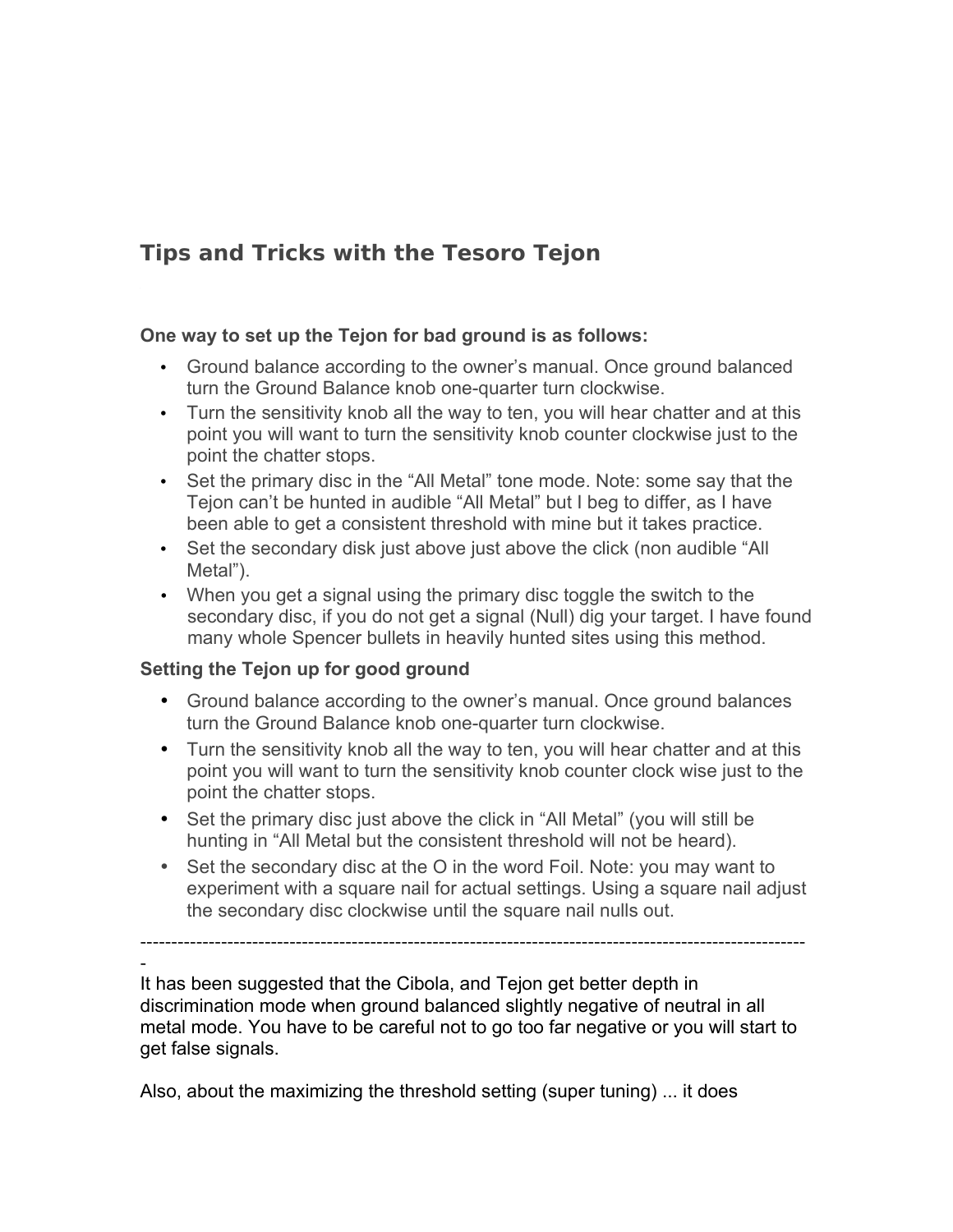increase depth of detection but it also hurts discrimination of larger pieces of iron. It also takes away some of the subtle tone edges on the larger iron. The normal preference is to run with the threshold set to a low back ground tone that is suitable for pin pointing. You might give away a little bit of depth, but it is more usable and will generally give better results in most conditions.

If hunting an area where there is not a lot of trash and the hunt is for relics, turn the threshold up all the way and go for maximum depth.

-----------------------------------------------------------------------

#### **Tesoro Tejon (***Tay-hawn***) (from a Treasure Depot detector review)**

For the most part, Larry and I ran our machines with nearly identical settings. (See Larry's suggested setup in his field report beginning on page 28). For me, I set the DISC LEVEL just at or slightly above the FOIL mark and the ALT DISC LEVEL set just a hair above the TAB mark. This allowed me to use ALT DISC as a "coin-check." After getting a signal in Discriminate, pushing the trigger forward momentarily switches the unit into ALT DISC, and if I still get a good signal, then the target is probably a coin. Quite often I made the decision to dig a target even before switching to ALT DISC, and in some cases I never even bothered to check targets in ALT DISC (just because they sounded so good). The beauty is that you can set either of the two settings wherever you want. It is important to note here that the alpha character labels associated with the two Discriminate knobs make it a bit difficult to know exactly where to set the knob pointer. For example, if you set your DISC LEVEL control on FOIL, do you put the pointer on the "L" in FOIL, or the "F", or somewhere in between? The only way to know for sure is to test it by waving a foil target across your coil while adjusting the DISC LEVEL control. When you hit the point where foil is knocked out, make a mental note of exactly where the pointer is. I hate to keep saying it but because this machine is so sensitive, you will have to test specific targets to see exactly where they get knocked out and set your controls accordingly. If you are off by a hair (on the high side), you may be knocking out desired targets. This machine is tight so you will have to learn the various settings for your style of hunting and types of targets you desire.

Here is one example of how you can use the dual Discriminate controls. I was searching for a new site (Stage stop), and I knew the exact field it was in but not where the actual building had stood. Sites of this nature usually have a large concentration of iron and nails in the immediate area, so I wanted to know when I started picking up concentrations of iron targets. However, I did not want to have to dig them all. That would be an indication that I was on or near the building site. On the other hand, I didn't want to accidentally pass over a good target in the process so here's what I did. I set the DISC LEVEL knob way down on IRON, which would knock out only the tiny pieces but still allow me to hear nearly every good-sized nail. I tested this by digging a few targets so I was sure I was picking up only the bigger nails. Then I set the ALT DISC LEVEL to just above FOIL. As I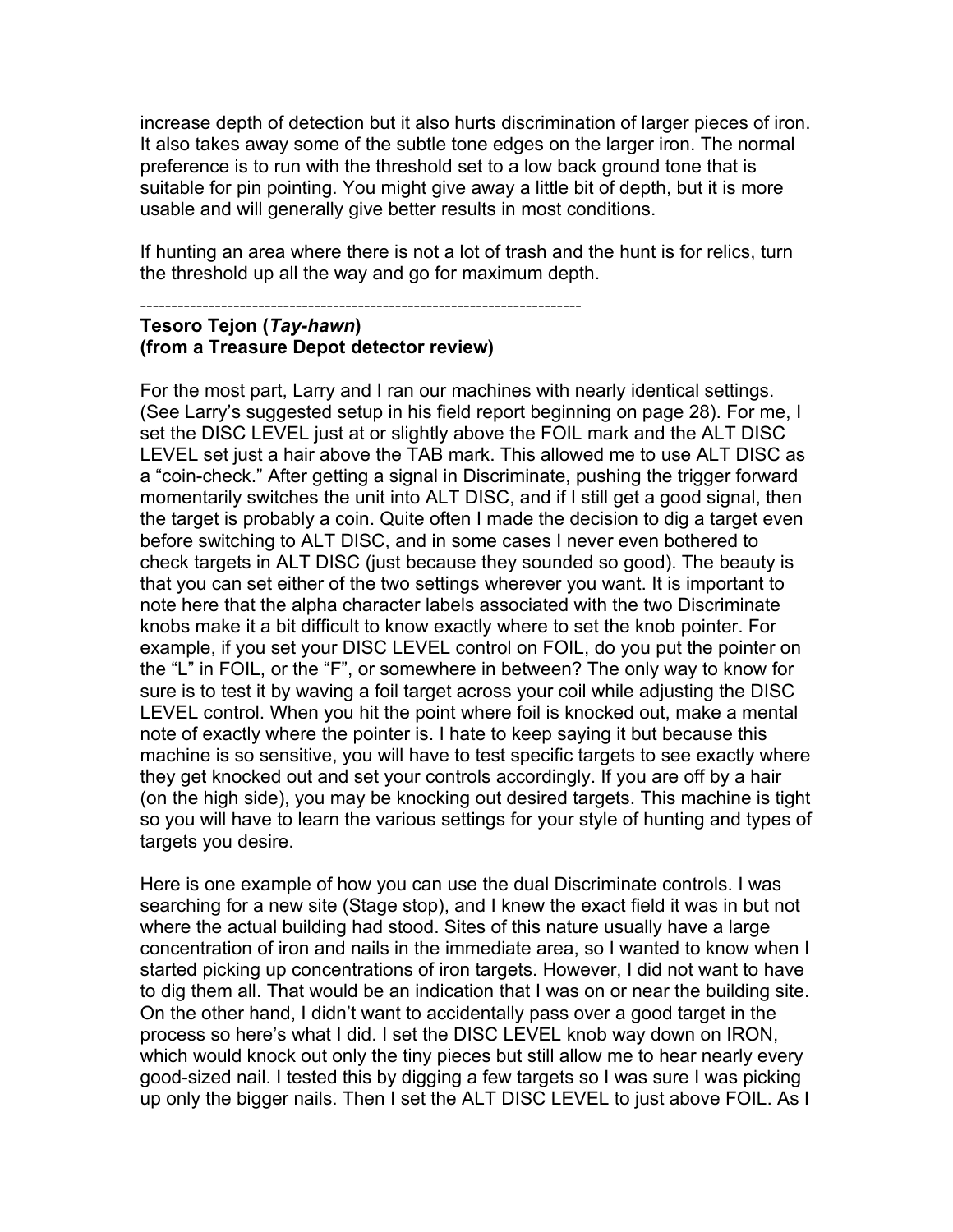moved across the field and got hits, I could crosscheck them quickly in ALT DISC, and if they blanked out, I knew it was an iron target, but if I still got a good signal, I knew I better dig it! With this setup, I was able to quickly move across the area and assess the site by the number of "iron" hits I was getting.

As you begin to use the Tejón, you will realize it has a very distinct personality. First and foremost you will quickly realize that the Tejón has a very distinctive audio. It almost talks to you. Well, that may be a bit overstated, but the sensitivity of this machine is so much stronger than traditional Tesoro machines that the audio really comes alive with subtle "crackles" and "chirps" and "pops. (noisy??)" It will take you a while to become totally familiar with what it is telling you, but the longer you use it, the more "language" you will begin to recognize. Targets that are just below the discrimination settings will give you "ticks" and "pops," but to take this a step further, we have learned that some of these "ticks" and "pops" can really be good deep targets and it may take you a while to recognize the distinction.

After we became familiar with the Tejón, we began experimenting a bit and noticed that some of those faint "ticks" had a rather mellow or smoothness to them that was a bit different than that of a nail or rejected target. When we recognized this distinction, we began cranking the sensitivity all the way up and rescanning the targets. Very often a "smooth tick" at sensitivity 10 would turn into a smooth target when the sensitivity was set to max. In some areas, the machine may be too noisy to run with maximum sensitivity all the time, but it may pay off for you if you check those "iffy" signals by cranking it up to check some of those targets. One last comment on the audio quality of the Tejón. I do not recommend using cheap, poor quality headphones with the Tejón because they may handicap your ability to hear the distinctive audio characteristics of this machine.

Some iron targets will fool the Tejón. Iron with a very heavy halo (buried for a very long time), large solid pieces, or round-shaped rings or loops may sound off like a coin. You may be able to detect a slight hint of a "crackle" in the audio, but not always. This is the audio distinction that the Tejón gives you. Good targets have a very smooth and mellow "beep," and iron targets have a distinct "snap" or "crackle" at both ends of the "beep" (crackle-beep-crackle).(Other Tesoros do too) It may take you a while to distinguish the difference. At first I dug a lot of iron nails, but after digging some nice targets, I could then distinguish the difference in the audio.

On many occasions we would register "coin" sounding targets, only to have the targets disappear once the dirt was disturbed. After repeatedly checking this (by turning the DISC LEVEL to ALL METAL) and finding small bits of iron or nails, we began to realize how sensitive the machine was to the halo of iron targets. Once the halo was disturbed (after scooping the dirt and target from the hole), the machine would then discriminate the small iron target and all of a sudden the target seemed to disappear. After continuously checking these "ghost" signals,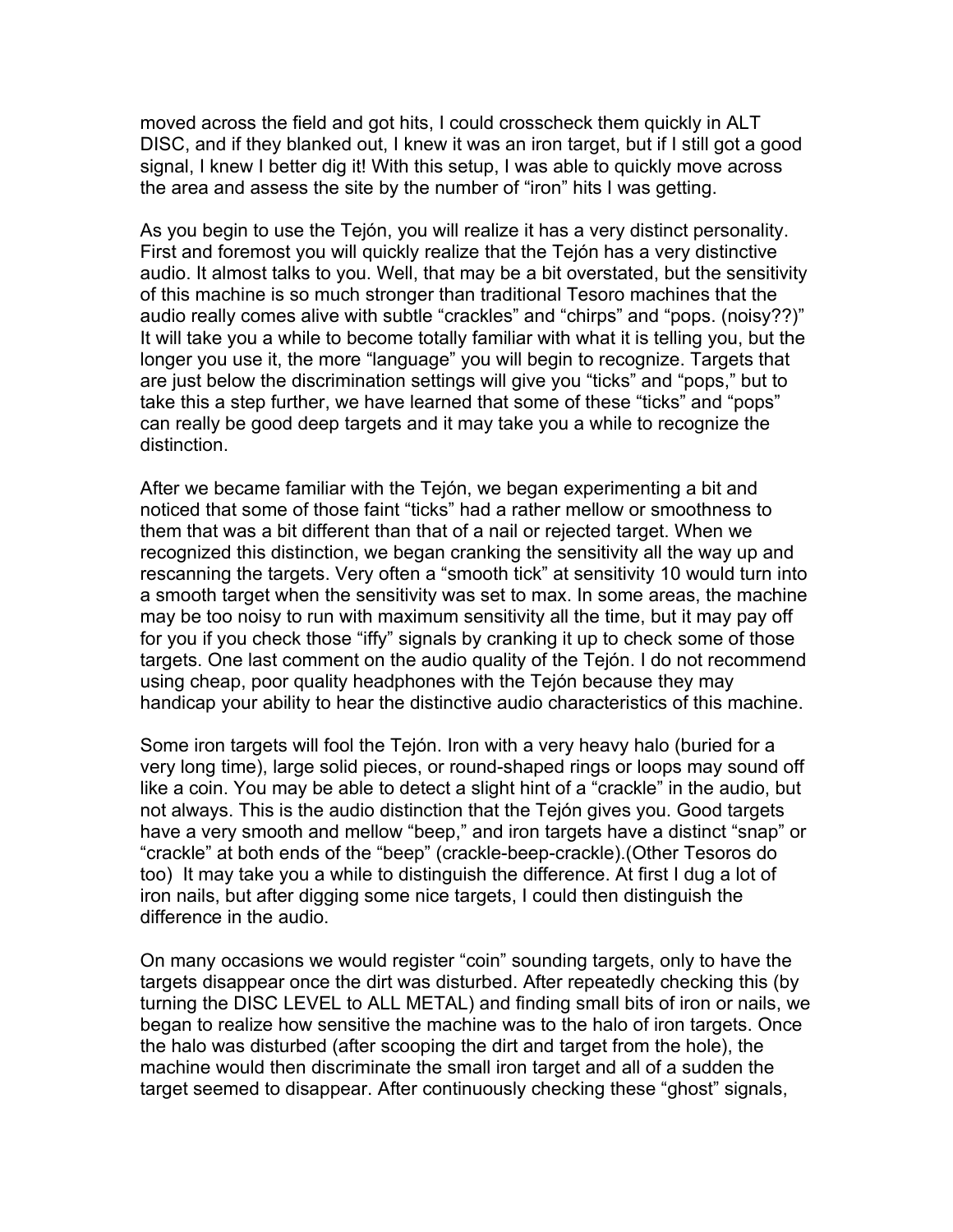we eventually reached the confidence level to simply fill the hole back in and move on to the next target or we recognized the target as iron by the audio distinction.

I have also seen this halo effect work on a non-iron target, and this experience really surprised me. I was hunting a city park one day, purposely only looking for deep coins. I had the DISC LEVEL set at TAB, basically knocking out everything below that (including nickels). In one spot I got a very sweet sounding, faint and smooth signal. After digging a plug, I checked it and didn't get a signal but still had a signal in the hole. I removed a couple more inches of dirt and repeated the process. At about 6" down, I lost the target in the hole and surprisingly didn't get a signal in the dirt pile either. I pulled more dirt from the hole just to be sure it was not loose or on-edge down in the hole, and then switched to All Metal in an attempt to locate my "ghost" target. I was surprised to get a solid hit in the dirt pile and after a little effort I found the item; it was a 1906 "V" nickel! With the DISC LEVEL knob set at TAB, I should not have heard this coin, so the only explanation that I could come up with was that the halo must have been strong enough for the machine to pick up. Once I disturbed the coin and the halo disappeared, the machine knocked the coin out and I could no longer hear it. I checked the surrounding area, the hole, the plug, and the dirt pile in All Metal and there was no other target anywhere to be found; the machine had ID'd that nickel's halo. That's the only conclusion I could come to.

Another characteristic we discovered had to do with iron nails and pinpointing. It was accidental as to how we discovered this. Larry discovered the "secret" first and passed it on to me, and sure enough it proved to be true for me as well. Mind you, under normal circumstances you may not be digging the kinds of targets we were, because we were in "super sleuth" mode, so that we could fully understand the abilities of the Tejón. Both of us would occasionally get strong signals that would register in both DISC & ALT DISC, with no hint or indication of the target being iron. After digging plugs and in some cases, deep holes, we would sadly discover that it ended up being a nail off to the side of the hole. This perplexed us at first because the Tejón pinpointed so accurately in the Discriminate Mode, and we were sure we were digging dead center to where the machine indicated the target was. How could we be pinpointing so badly? What we discovered was that for some reason, the target center of certain nails read one location in Discriminate Mode and a slightly different location in All Metal, only inches away. This was not a bad thing. Actually it was quite good because it allowed us the benefit of identifying that target as a nail without having to dig it. This seems to happen only on nails with large heads, and I am guessing here but I think a larger halo develops around the "head" of the nail, and that is what the Discriminate Mode sees and centers on, but in the All Metal Mode, the machine is seeing the entire nail and centers on its center (which is some distance away from the nail head). So, when you get a target that seems to "move" as you switch from Discriminate to All Metal, it's probably iron and probably a nail with a large head. Until you get comfortable with the Tejón, you should always use the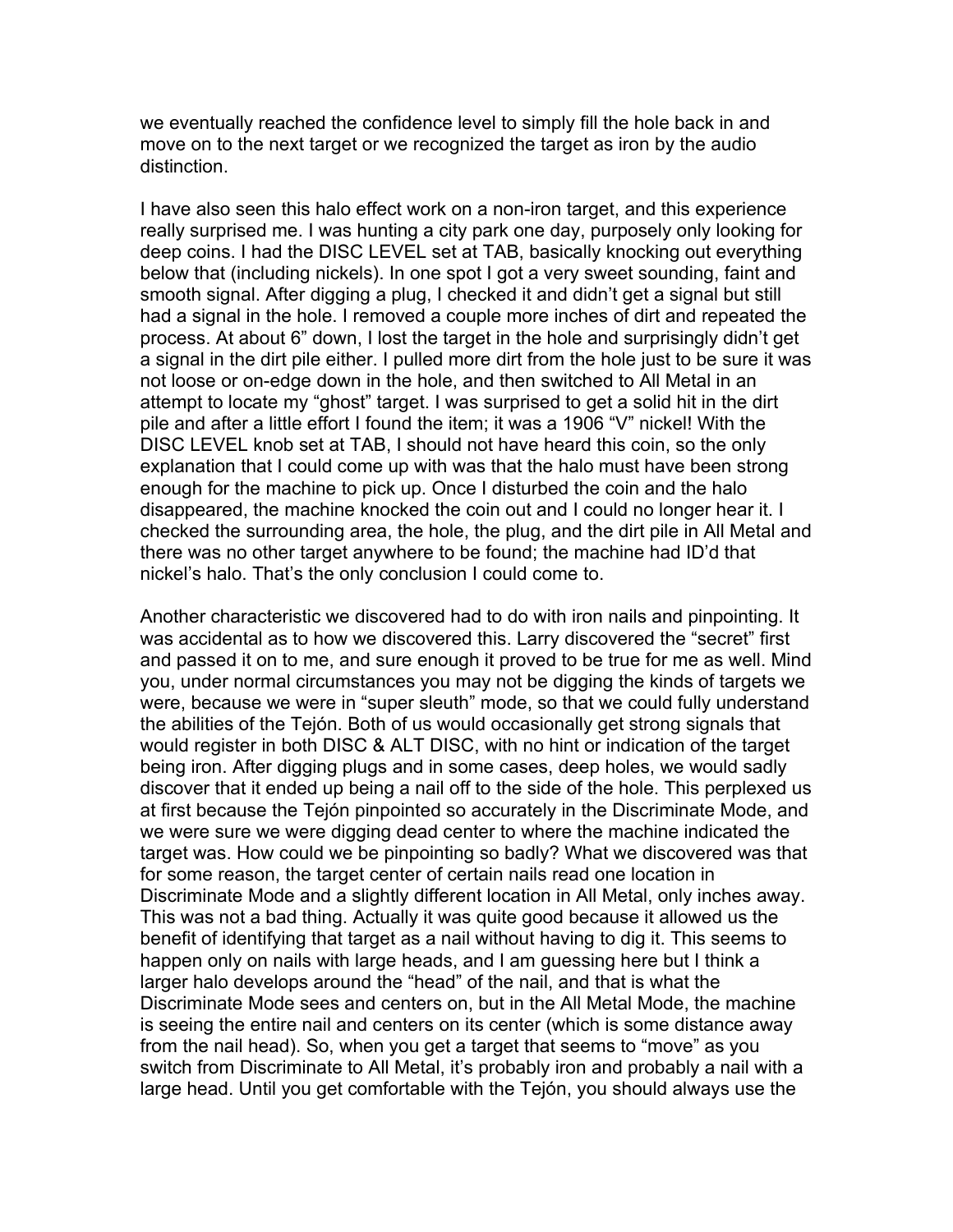All Metal pinpoint mode as your guide.

One drawback of the Tejón has to do with crosstalk, and it may never affect you unless you come in close contact with other Tejóns. Machines set at exactly the same frequency will have significant crosstalk. We discovered this only because our first production machines were set to the exact same frequencies of our prototype machines, which we began loaning to fellow hunters. We could not get within 20 yards of each other without hearing significant chatter between the machines. If you discover your partner's machine matches yours, one of you may wish to send your machine back to Tesoro, and they will alter the frequency slightly so the crosstalk is eliminated.

All Metal operation was very difficult for me to realistically test at my sites here in Wisconsin. There was so much junk iron in the ground that the machine was constantly sounding off, making it virtually impossible to hunt in this mode.

For Tejon the threshold is set to where you good a nice comfortable hum when in all Metal. The sensitivity is set as high as possible without getting chatter. I primarily hunt CW relics so I have the primary disc. set to the lowest level of discrimination and the secondary disc. set to nickel. This allows me to determine if the target is lead or brass with a forward bump of the switch. If the area is not trashy I will hunt in all metal. Ground balance and you are ready to hunt. I live in north Georgia and have had good success with the Tejon. I can swing it all day long at less than 3 LBS.

-----------------------------------------------------------------------------------------------------------

## **Some suggested settings:**

#### INITIAL SET-UP

-

The owner's manual does a good job of describing the assembly of the Tejon. Just remember to wind the coil cable in a clock-wise direction (looking down) so that the cable doesn't pass over the small, center "receive" coil. Also, make sure the cable clings to the pole with some slack at the coil end to allow coil pivoting,

TONE CONTROL---Th|s is one of the nice things about the Tejon. You can set the pitch of the "beep" for best auditory discrimination. It's been my experience that, to my ears, the richest Tejon vocabulary occurs with a relatively high pitch; this setting is around 2:30 to 3:00 o'clock and is the setting most Tejon owners use. It's likely that the "high tone" mod that some Cibola and Vaquerowners opt for is similar to this setting. Note: I have little to say about the VCO click setting; I never use it, preferring the tone setting above.

THRESHOLD---The threshold on the Tejon is not the smooth, clean tone that you may be used to with other detectors. In fact, it is somewhat wavering and raspy. Don't fret, this is apparently the case with all rejons and, it is reported anecdotally by owners with multiple Tejons, that the less smooth the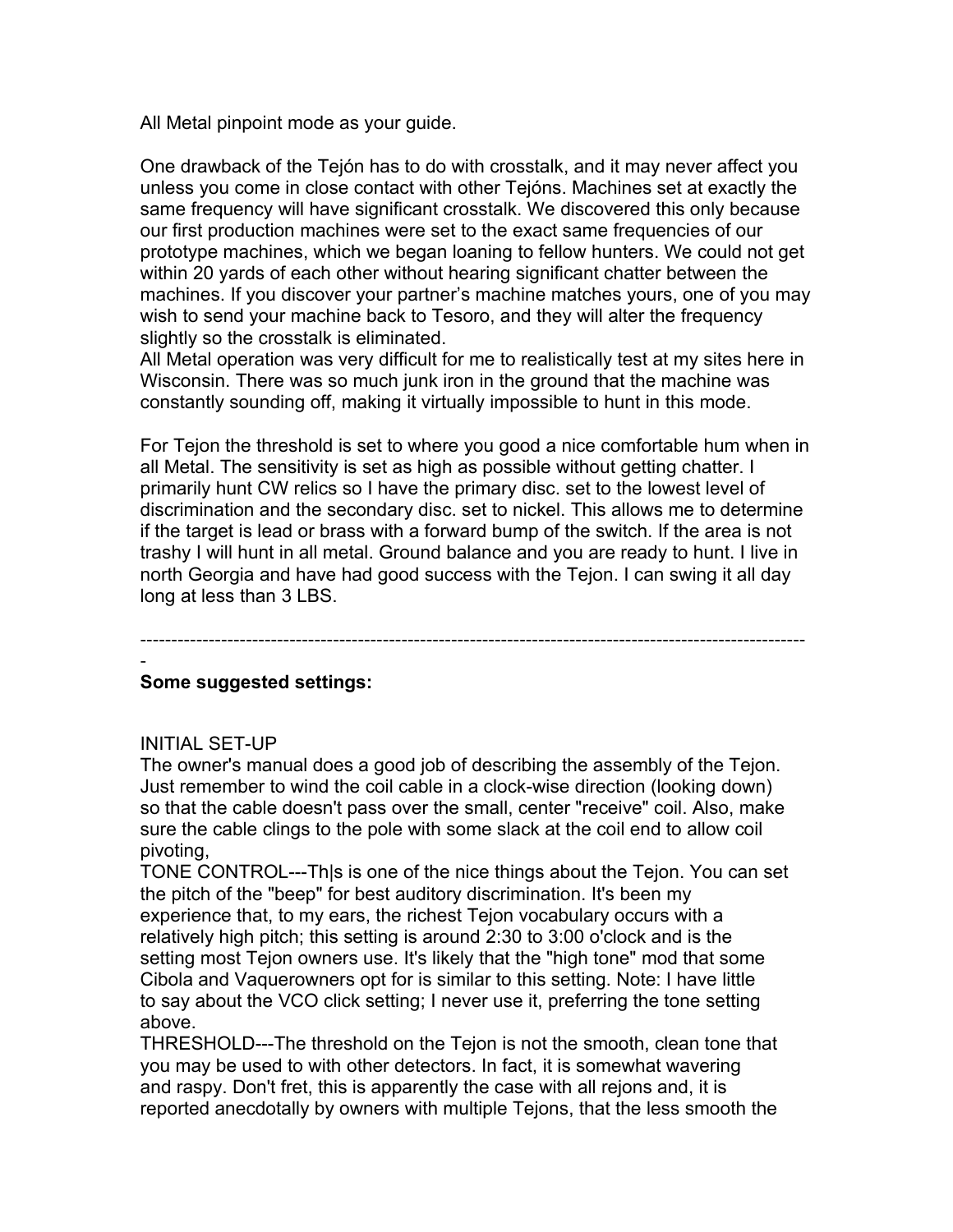threshold, the deeper the Tejon.

when setting the threshold level in the all-metal mode, if you listen very closelyou may be able to detectwo threshold tones. One is the obvious, louder, normal threshold audible from abouthe 12:00 position and upward. The second, weaker, somewhat steadier tone lies beneath the louder threshold tone and is easiest to hear below the 12:00 position. In air tests, with my threshold set around the 11:30 position (and the sensitivity set at "10"), I can sometimes hear changes in the weaker tone very slightly deeper than the standard threshold tone. This hasn't, so far, been of any value to me in the field but it's there for me to try on any ultra-deep targets I may encounter.

so, as a starting point, your threshold knob adjustment will likely be in the 11:00 to 12:00 range for optimal depth detection (assuming your Tejon is similar to mine).

SENSITIVITY---I try to run this setting as high as I can without chatter or excessive falsing. This is usually in the neighborhood of "10." I'm rarely able to venture into the Max Boost range. Note that even at the "0" setting, the Tejon is still very deep (out to B" on coin-sized targets in all-metal) so don't be afraid to cut back on the sensitivity to reduce falsing, iron pips, or other noisiness.

AIR TESTING---Th|s is kind of a fun thing to do to learn the approximate discrimination settings and to periodically check the health of your detector. The owner's manual goes over the air testing procedure but I'd like to point out a couple of things...

1. Ground balance setting---Ideally, you should ground balance a piece of ferrite before air testing but most folks forego this. Realize, though, that the GB setting can affect the apparent depth of a test target in the all-metal mode. That is, setting the GB to full negative/CCW will get you an extra couple of inches of depth compared to a full positive/CW setting. If you don't have a piece of ferrite then, just set the GB at mid-range. The GB setting has hardly any effect if testing in the discrimination mode(s).

2. Testing in the all-metal mode should get you air test depths in the 12"-15" range depending on size of the coin (assuming you are using coins).

3. Testing in the discrimination mode is pretty revealing. Besides allowing you to assign targets to knob settings, it also allows you to see how little depth is lost with increasing discrimination. That is, a setting at the high discrim setting of SCAP is only about a half-inch "shallower" than the much lower FOIL setting; and high coins are still detectable in the 11u-12" range.

4. It's probably a good idea to keep a record of your air tests just to keep track of the "health" of your detector.

TARGET PMcncE---After going through the set-up and air test, it's a good idea to get some practice at hearing what good and bad targets sound like. Most folks use a coin garden but even laying targets on the ground, practicing ground balancing, your sweeps and pin pointing can be worthwhile before going "into the field."

BATTERIES---The manual states that you can expect a battery life in the 20-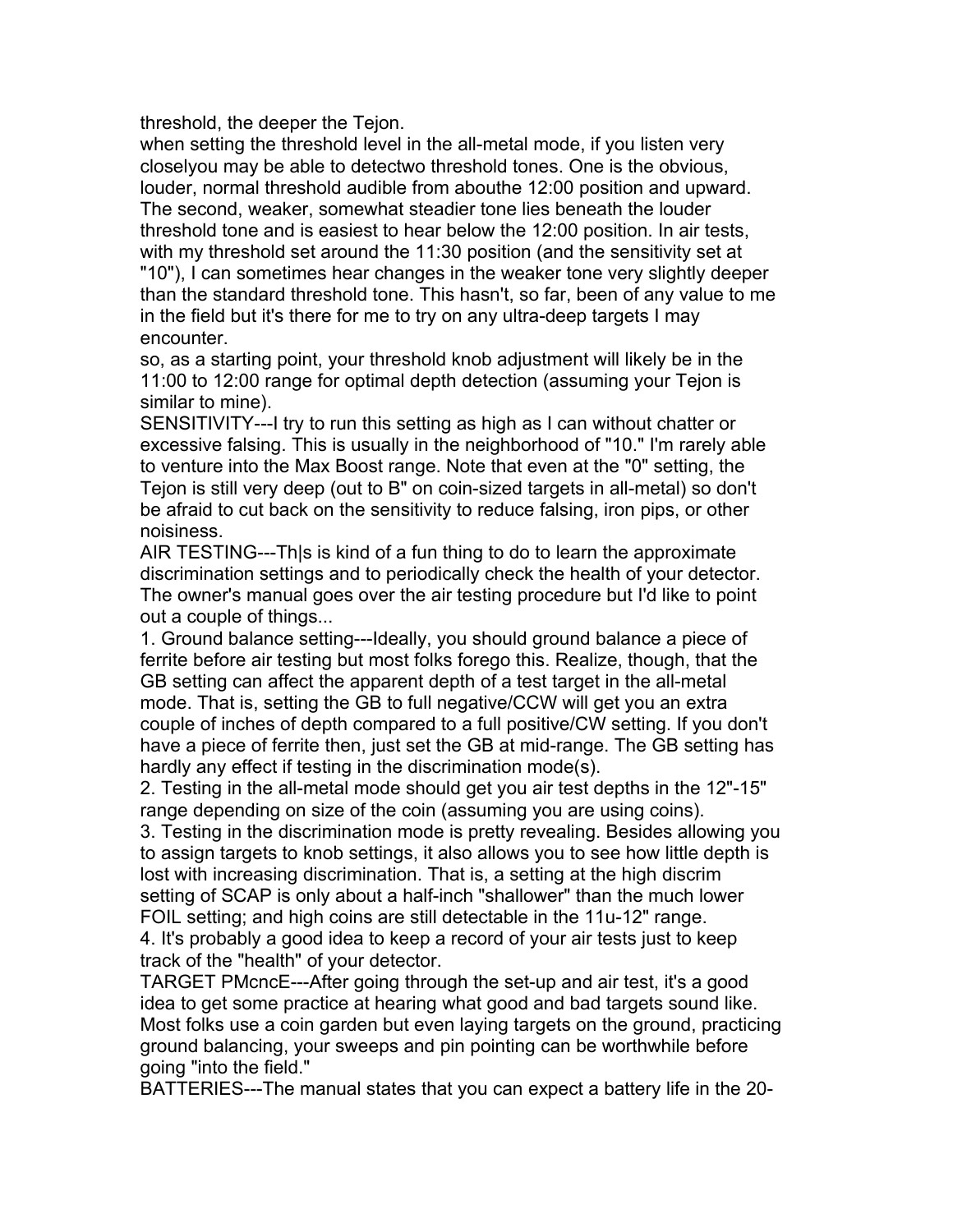30 hour range. If there are a bunch of targets and the detector is forever sounding off, battery life will be less than if targets are few and far between. Standard alkaline AA batteries have a capacity of about 2100 mAH and, within the past yr, the newer N|MH rechargeables have reached that range and beyond. I'm trying a set of 2100 mAH NIMH batteries now and although I get onfy 3 beeps (as opposed to 6) on turn on (due to the t.2ylcell compared to the alkaline's 1.SV/cell) I can't tell any difference in performance or depth, so these may be worth using. I do know, however, that the stated capacity of rechargeables refers to their "new" state and that successive charging reduces their capacity. I've got a set of D-cells that I use in a radio that after about 75 recharges has lost about 75o/of their capacity (eventhough they are supposed to be rechargeable 1000 times). Nonetheless, the N|MH batteries appear to be cost effective alternatives to the alkalines. Well, that's about all that comes to mind for this first installment of tips. Next time I'll get into the more detailed intricacies of Tejon usage.

# **Tejon tips (Part 2)**

After you've set up your Tejon to your liking as described in Part 1, it's time to get out in the field.

The Tejon is a single-tone detector withoutone, visual, or numeric information to ID a target for you; nor does it have a nice scale to tell you how deep a target is. All the Tejon has is a "beep." Quite a primitive way of detecting you might think, but there is a tremendous amount of information in that little beep. And by becoming fluent in the "Beepish" language you'll be able to do most everything an ID detector can do; in fact, you may end up being able to do a lot of the same things better.

Before beginning "beep analysis," I want to say that all of the tips that follow are based on the premise that you have "X'd" or pinpointed the unknown target to its "smallest" size. That is, that you are swinging the receive coil directly over the target,

"X'ing"fPinpointing---The lightning fast response and small receive coil on the Tejon make X'ing and pinpointing very easy and accurate. I'm usually able to do this procedure in the discrimination mode but on oddly shaped target I'll switch to the fast all-metal mode (toggle toward you) to "aurally paint" a visual "profile" of the target.

Profiling---To make the most accurate dig/no-dig, target ID and depth decisions, I need to "profile" the target. By "profiling" I mean X'ing the target to determine its CONSISTENCY (through several s,weep directions), APPROXIMATE SIZE, and APPROXIMATE SHAPE. That is, eventhough a target

may "sound good," if it is inconsistent, or larger (or smaller), or shaped differently than what you are looking for, it's probably not in a class of your "sought after" targets. This is my STEP ONE in deciding whether to continue analyzing a target. Of course, if you are a relic hunter or detectorist that digs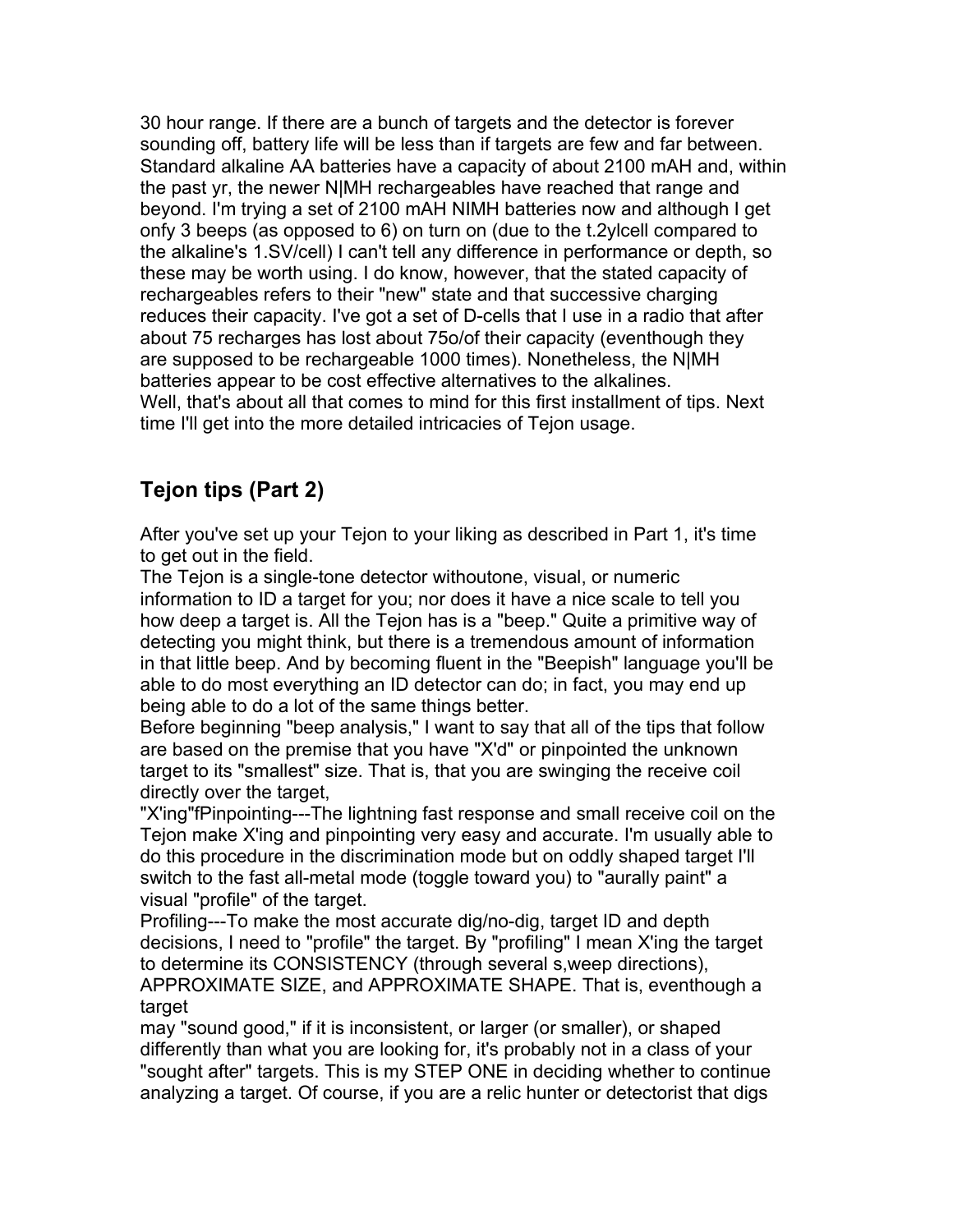everything, the act of profiling becomes less important. BASIC BEEP ANALYSF

The seemingly lowly "beep" is acfually a rich storehouse of information on the Tejon. It is composed of two principal components---the on/off transients (i.e., the "b" and the "p") and the longer duration "ee." Both of these components aid in lDing and e\*imating target depth with the "b" and "p" being somewhat more useful in IDing a target and the "ee" taking the lead in depth estimates.

NOTE: The discrimination circuitry in the Tejon is useful down to about 11"- 12". Beyond that depth, you must use the all-metal mode and are mostly limited to "profiling" (although depth estimates can be made).

THE 'b'AND "p" ANALYSIS---In the all-metal mode, the information in these components is minimal and, as noted, limited mostly to profirling and depth estimates. In the discrimination mode, however, they really come alive and there are some basic rules of thumb to go by...

1. On targets ABOVE the discrimination level you have set, the rise/decay time of the "b"/"p" transients will be relatively long in duration. That is, they will have a "smooth" sound. Shaflower targets sound "full" and "smmth," deeper targets still sound smooth but can take on a "squishy," "less full" character.

2. As your target's conductivity APPROACHES the discrimination setting, the rise/decay time shortens and the "b" and "p" begin to sound more "abrupt." It may still be a "good" target but its conductivity will be closer to the cut-off point. For example, if you have your discrimination set to just accept zinc pennies, the zincs will sound more "abrupt" than higher conductivity coins. 3. Targets EQUAL TO the discrimination setting will take on a "crackle" character.

4. Targets BELOW the discrimination setting will either disappear or possibly sound off as "pips" or "chatter."

5. When X'ing from different directions, listen for the "worst cas" scenario. That is, if you get a smooth response in one direction and a more abrupt "b" or "p" in another direction, consider the more abruptransient as the most meaningful. (EXCEPTION: In masking situations you have to proceed to analyzing the "ee" in beep; see below.)

As an example, steel crown caps with their convoluted rims will often sound smooth in one sweep direction but you can afmost always hear the "ra-ta-tatats" of the edge in another sweep direction.

So, in summary, the "worst smoothness" of the "b" and "p" in any sweep direction gives you the best indication of where the target falls in relation to your discrimination setting.

THE "ee" ANALYSIS---The "ee" in the "beep" is most obviously useful in estimating the size and depth of an object. But its value extends beyond that. Similar to the "b" and "p," listening carefully to the "ee" can provide useful ID info. Again, some rules of thumb...

1. Targets well ABOVE your discrimination setting will give a "full tonality 'ee"' (that will vary in duration depending on sweep speed and target size).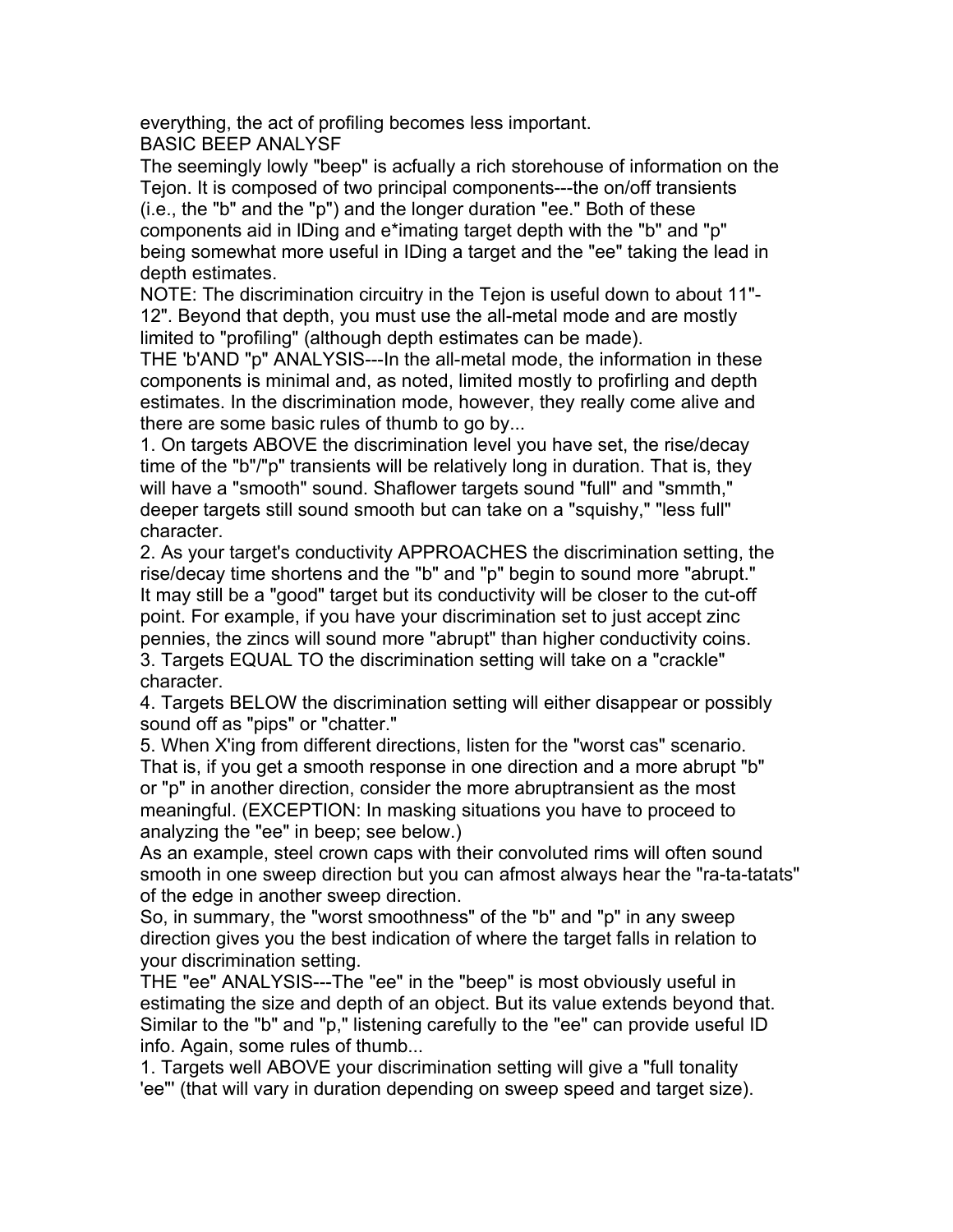2. As a target APPROACHES the discrimination setting, the "ee" will sound "thinner" and, perhaps, somewhat weaker.

3. Targets EQUAL TO the discrimination setting tend to given intermittent "eg" sounds.

4. Targets BELOW the discrimination setting WILL GENEMLLY LOSE TONALITY. This latter quality can be useful in masking situations. Masking---When a discriminated-out target is near a desired target, someUmes a detector will fail to "see" the desired target. Many times, this situation will reveal itself as an "ifft/" target, with an uncertain size and different signals depending on sweep direction and/or speed. If shortening your sweep fails to differentiate the possible two (or more) targets, listen fur any sign of tonality. If the target(s) are completely below your discrimination setting, there won't (in most cases) be any sign of tonality in the "ee." On the other hand, even an occasional "ee' sound means you should probably dig it. EXCEPfiONS: Sometimes large or problematical items (e.9., rusted iron, fruit juice seals, washers, etc.) will power past the discrimination setting and give a signal with tonality...I've yet to come up with a procedure to avoid these types of mis-IDs. Also, in theory (but rarely in practice in my experience), the conductivities of two "bad" targets can "sum" or "average" to give an erroneous conductivity reading that's above your discrimination setting but I've never encountered this with the Tejon (but I have with my ID machines). Coins on edge.--Sometimes when you are sweeping a small target that you've guessed is "good," you'll notice that the fullness (and duration) of the "ee" may be somewhat less in one sweep direction than in another. In my experience, a high percentage of the time this is a coin on edge. Coin denomination---At a constant sweep speed, and with practice, you can learn to tell with somewhat surprising accuracy, the difference between a dime and a quarter by listening to the duration of the "ee" (and, therefore, the size of the target), I can also usually (but not always) tell the difference between a copper penny and a quarter, but not between a copper penny and a dime. Zincs and nickels are handled with the dual discrimination of the Tejon.

So, in summary, besides size and depth estimates, analysis of the "ee" sounds can tell you how close to your discrimination cut-off point a target is and can aid in the ID process.

This is already pretty long so I'll save depth estimates, dual discrimination, etc. until next time.

In closing, let me state that to use the preceding tips optimally, you need a good set of ears and a good set of headphones. You also will likely need practice TRYING TO HEAR the cues. If you presently have "untrained ears," you may or may not be able to hear some of the subtle cues that the Tejon provides. This isn't a character flaw or personal shortcoming on your part, you may just presently lack the "auditory analysis infrastructure" needed. That is, the neural pathways and analysis networks may not presently exist in your system and require development (through practice). Much like learning a foreign language (which initially sounds like gibberish), hearing these cues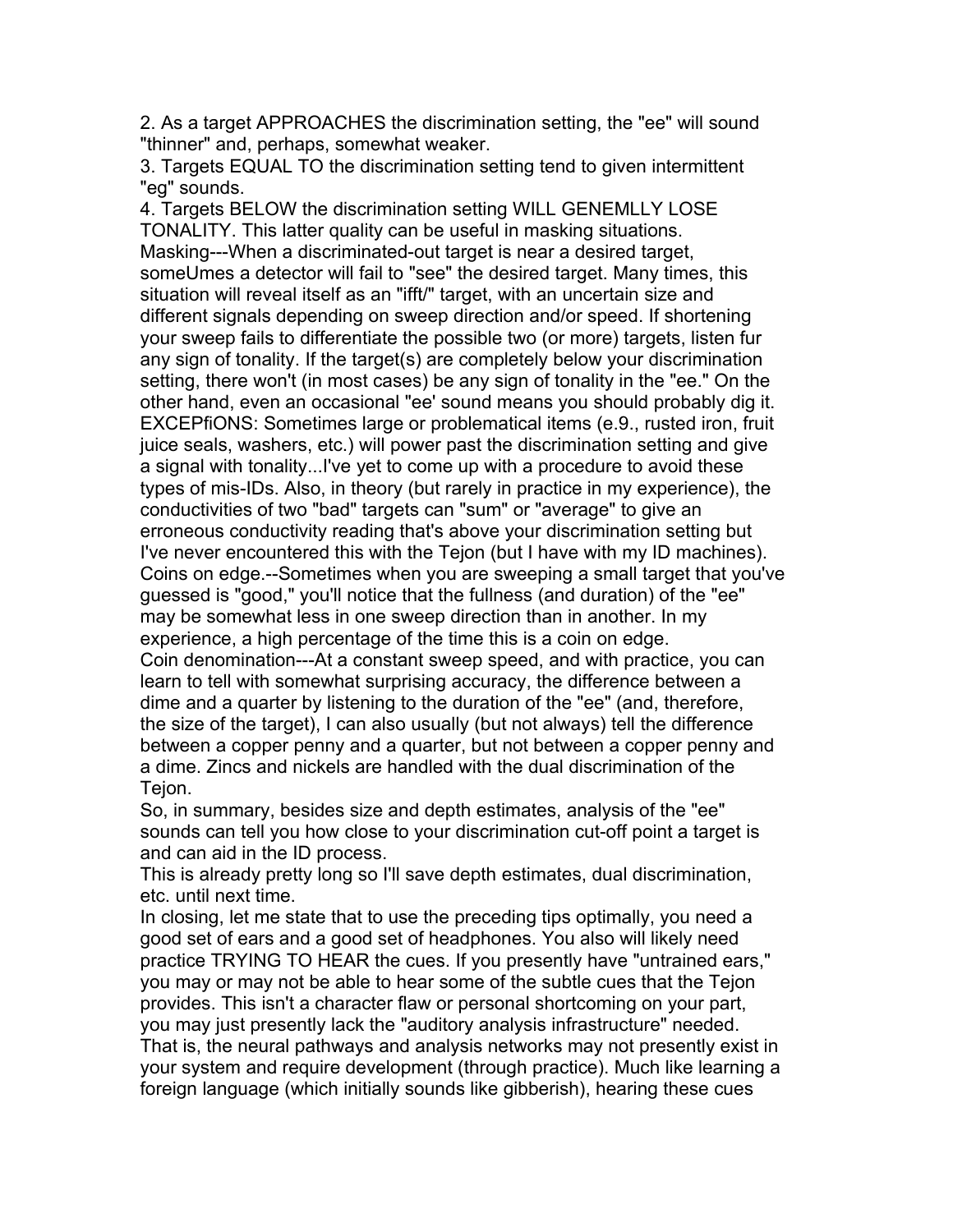takes practice before things start differentiating themselves and the "light goes on." I've read that neuropsychologists say that it takes about two weeks worth of practice to permanently establish new neural nehnrorks so don't expect results overnight.

# **Tejon tips (Part 3)**

Thanks everyone for the kind and encouraging comments re: Parts 1 and 2 of this tip series. As I mentioned, being forced to put into words what I've learned about the Tejon has helped me better understand what I do while I'm detecting.

A couple of more points re: beep analysis and the ID process...

1. "Signal settling"---While you are analyzing a beep, continue sweeping the small X's over the target. The Tejon seems to require multiple sweeps to "settle down" and provide a consi\*ent report...consistently "good," consistently "iffy," or consistently "bad." Use a minimum of 3 or 4 repeated sweep patterns to get a consistent signal.

2. Predictions---The quickest way that I've found for acquiring signal analysis skills is by making predictions about a given target. For me, for the first several sessions with a new detector, this involves digging viftually all targets, good and bad, and making predictions about their "goodness." This forces me to listen very closely to the target's signal and helps to form the "acoustical signatures" that become part of my internal ID catalog. I even probably take this process to an extreme by carrying a digital tape recorder to note the signatures and my guesses. After a period of practice, you'll have a set of "good" and "bad" signatures in your internal catalog. Some targets won't fit into any of your existing signatures; these "iffo" signals are always dug and contribute to refining your internal "icons."

Fooled you---No matter how much I analyze a signal, I'm still fooled by some targets. A paftial list includes bent square tabs, the broken "tail" of a beaver tail, fruit juice seals, washers, deep iron that busts past the discrimination setting, clipped zincs/coins, flattened screwcaps, some rusted iron, etc. I should mention that most of these mis-ID's are "ift" and usually just don't "sound exactly right" but are close enough to a "good signature" that I always dig them. Unfortunately, I'm at a loss for words to describe why they don't "sound right;" I guess I need more practice.

## DEPTH ESTIMATES

I use an electronic probe to help locate a target so I haven't probably refined the "depth estimate" portion of Tejon use; if I'm within an inch or two of the correct depth, that's sufficient for me when using a probe. If I didn't use a probe, I'd probably be forced into making more precise depth estimates, but.. Target size X signal strength---These are the two variables that are most obvious and principally contribute to the depth estimate process and are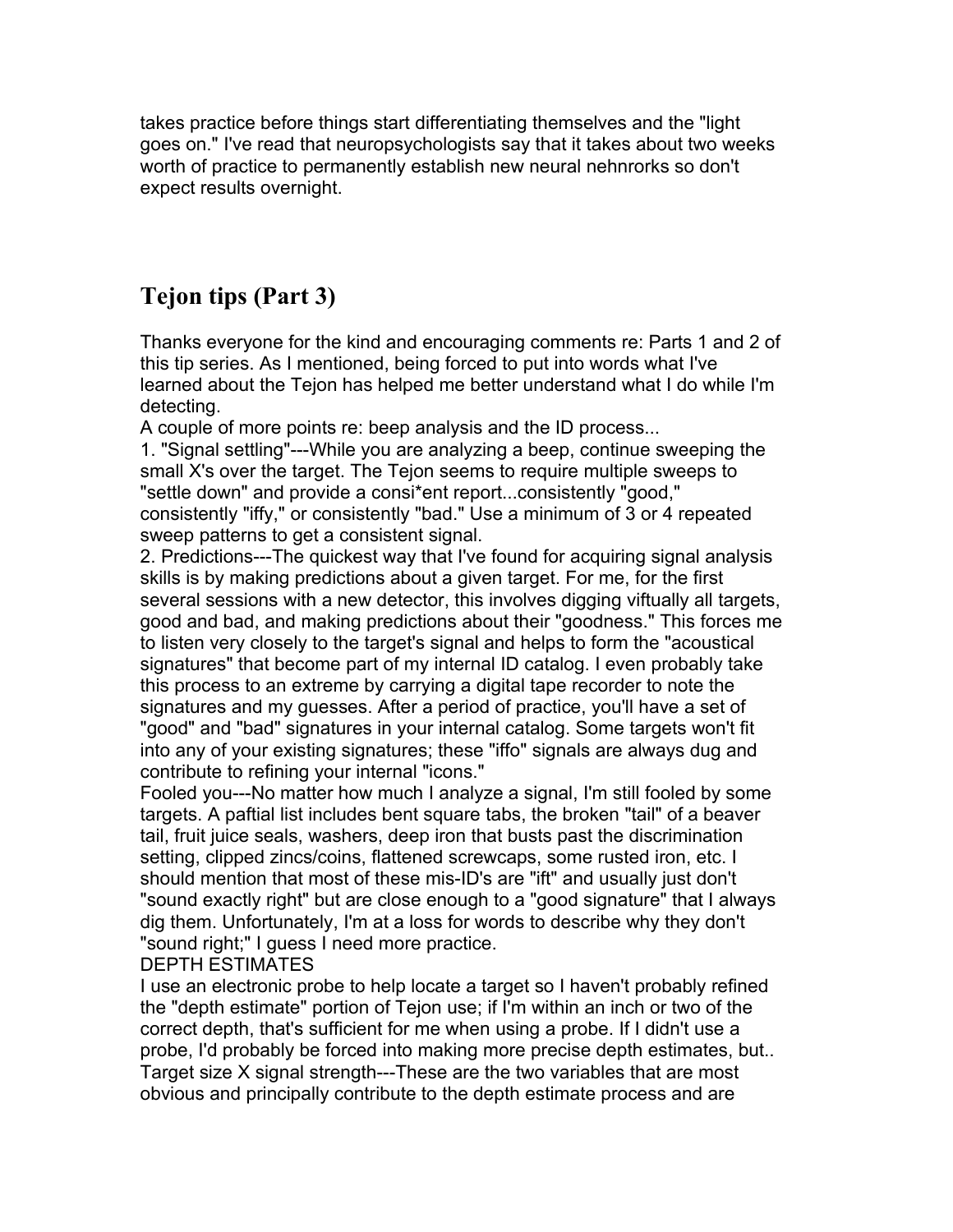directly related to target depth.

I mostly use the strength or loudness of the "ee" in the beep, combined with the profiled size of the target, to estimate depth. Your local soil conditions really play a significant role in esUmating depth so I can't give firm guidelines for the size/signal strength relationship other than the obvious "large targets give stronger signals than smaller targets at the same depth," etc. Luckily, the signal strength of the "eeu of a target's beep is pretty linear as a function of depth in both the discriminate and all-metal modes. As mentioned earlier, the discriminate mode's depth limit is around LL"-t2"i the all-metal mode goes much deeper and at its deepest limits the "ee" sounds very "thin" and becomes a whisper with little or no tonality.

You'll also note, in the discrimination mode, that the "b" and "p" if't the beep will sound less strong and take on more of a "squishy" sound.

After sme experience, you should be able to develop an internal depth scale that correlates target size, signal strength and depth. You will "slide" this scale somewhat based on local soil conditions, specifically the moisture content of the soil. At any rate, with a little practice you should be able to get within an inch or two of most targets' correct depth.

#### Other depth indicators--

1. Double-beep---the Tejon, like most detectors, will give a double-beep on surface targets (or targets within about a half-inch of the sufface). These can h readily bund visually or by using a probe.

2. Overload signal---Not frequently mentioned, the Tejon has an overload signal that sounds off on very shallow, large targets. It is the same sound as you hear when you turn on the detector and get the battery check. That is, it sounds like "beeeeeeep, beep, beep, beep."

## DUAL DISCRIMINATION

Some peopfe don't see the value of this feature while others frnd it to be very useful. For the type of detecting I do, the dual discrimination feature is absolutely invaluable and responsible for dramatically increasing my good-tobad target ratio.

Being primarily a coin shooter who detects at moderately trashy, modern sites, being able to PRECISELY set both discriminators so that I can VERY QUICKLY access both of them and make dig/don't dig decisions enables me to cover a lot of ground and spend more time digging the good targets. The value of the dual discriminator system to me is not so much lDing the good targets (most detectors can do that); rather it is an improved ability to ID the trash targets. I've mentioned this before in other posts but the ID detectors I've used can generally accurately ID a coin (especially at shallower depths), it's just that they also frequently ID a trash target as a coin. Some examples of my use of the dual discrimination feature---

1. CLAD COIN MODE---This is the mode I use for about 80o/of my detecting. Square pulltabs rnasquerading as nickels is the biggest problem that I encounter at the modern sites I usually detect. By actual count, I was digging 4 square tabs for every indicated nickel on my ID detector; this really ticked me off, wasting time digging tabs. The following set-up has dramatically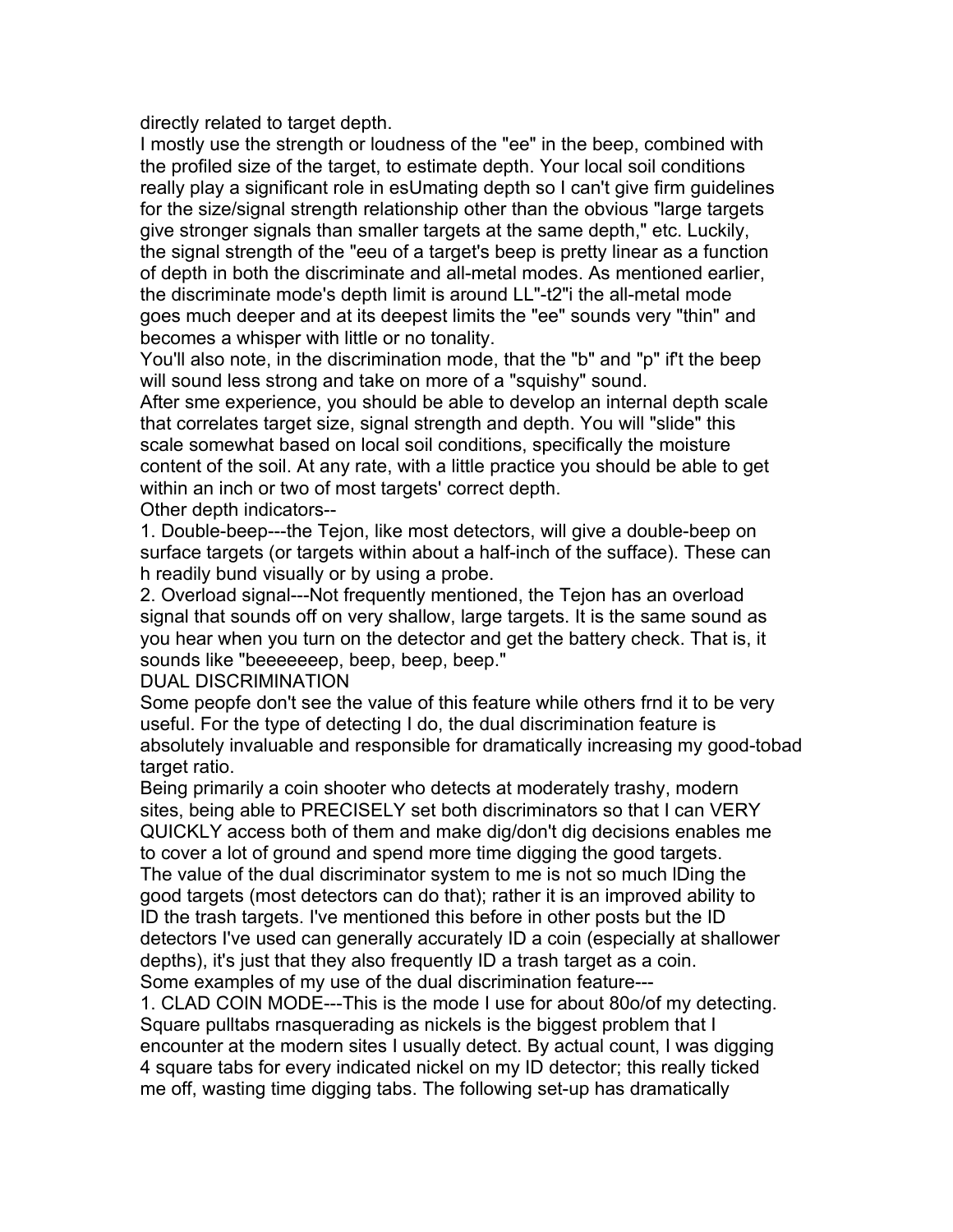reduced my pull tab/nickel problem with hardly any pull tabs being dug during a normal detecting session.

Disc #l---Set to just "crackle" on a nickel (around the "I" in "FOIL") while giving a solid hit on square tabs. This is an EXTREMELY touchy setting. After ground balancing at a site, I'll lay several samples of pufl tab and a nickel or two on the ground and VERY carefully set Disc #1. Again, this is a very delicate setting because the two types of target are very close in conductivity...sometimes I can't even visually see the minute adjustments I'm

making to the Disc #1 knob, so take your time, it can be done with most types of pull tabs.

Disc #2---I set to just "crackle" on a zinc penny. This adjustment is much easier than Disc #1.

\$, d "crackle" in Disc #1 indicates a nickel, a solid hit in Disc #1 but no hit in Disc #2 indicates a pull tab (or other aluminum trash), while a crackle in Disc #2 indicates a zinc and a solid hit is a high coin.

By using the preceding set-up, I'm able to optimally coin shoot, IDing nickels, zincs, and high coins, with a surprisingly degree of accuracy while digging a minimum amount of trash.

2. DEEP NICKEL MODE---The Clad Coin Mode allows me to detect high coins down to 11"-12" but because the nickel is set on the cusp of acceptability, nickel depth is limited to about 4"-6". If I really want to clean out an area of its nickels, I'll use this mode.

Disc #1 setting---Again, after ground balancing, I'll set this to give a solid hit on nickels; around the "O" in "FOIL."

Disc #2 setting---This is set to just reject nickels and give a solid hit on square tabs. This setting is just as tricky as the Disc #1 setting in the Clad Coin mode. On my detector, the right spot is virtually precisely on the center of the "S-cent" mark on Disc #2.

By using these settings, a solid hit in Disc #1 and no response in Disc #2 (which rejected nickels) indicates a probable nickel. In this mode, I'm able to get to around the 12" depth in my soil (and am continually surprised at how many nickels are present at the deeper depths). Note that I usually only use this mode after cleaning out an area of its high coins.

3. GOLDfiEWELRY MODE---I use this mode mostly at the beach when I want to be concentrating on the more valuable jewelry and not on the mostly clad coins that are present (and usually corroded).

Disc #l---Because it's been reported that about 95o/of gold rings fall between the conductivities represented by foil and just below the zinc penny, I'll set Disc #1 between IRON and FOIL.

Disc #2---This knob I'll set to just accept a zinc penny.

So, again, a hit on Disc #1 but no hit on Disc #2 would indicate a hrget in this gold/jewelry range.

Note: I'm not able to ground balance the Tejon in the very low mineralized dry sand around here so I'll set the GB toward the negativend of the setting or, really, just leave it where ever it happens to be (since I've never been able to detect any significant depth difference). Note also that I'm not able to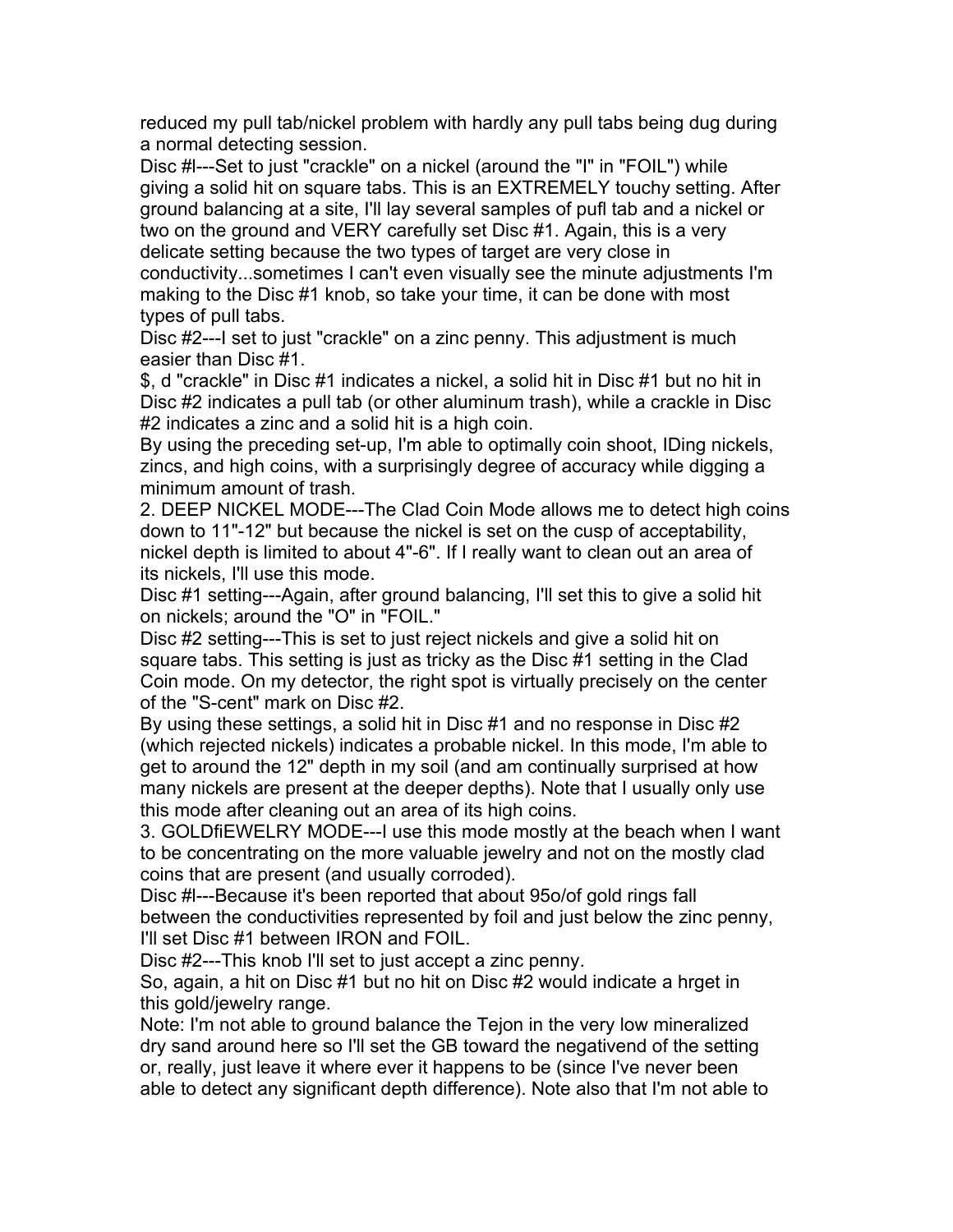use the Tejon in the wet salt sand due to excessive falsing.

RELIC CHERRY-PICKING MODE---I've never used this mode because I do very little relic hunting but I do know a guy who uses a dual discrimination detector and who specializes in Civil War buttons. He sets his detector to just accept/just reject these buttons and has dug a small mountain of them over the years.

Those are a few of the dual discrimination modes that I've used or know about. I'm sure that there are others but these illustrate the extreme flexibility of the Tejon's system, a sytem that I, at least, find invaluable.

I have a few more things to say about the Tejon but I'll put those in the next, and final, part.

Again, thanks for the kind words and encouragement. I hope that some of what I've posted proves to be of value to new Tejon owners.

## **Tejon tips (Paft 4; Final)**

Whew! This is almost over, I'm sure that you're as tired of reading these tips as I am of writing them.

Anyway, a few final thoughts...

It may seem after reading Pafts 2 and 3 that using all of the cues presented by the Tejon's beep that it would be too complicated or time consuming to be worthwhile. In reality, after you've learned the Tejon, things go really quickly. For me, "profiling" a target and deciding whether it's worth continuing with generally takes less than 10 secs. That is, if it's not the right size, if I get any inconsistency on a sweep, or if all I hear are "below disc" sounds, I move on, Then it's on to estimating depth and the identity of the target by using the dual discrimination. Total time for me, from start to retrieval, averages probably 30 secs for clearly good targets at depths less than about 6". Iffy and deep targets require more time, of course. The point being that it only seems complicated and time consuming.

ALL-METAL SLOW RE-TUNE---The Tejon has a slow re-tune mode when Disc #1 is clicked "off." And it is slow; sometimes taking 5-10 secs to re-tune, I personally rarely use this mode but can see its worth when you need maximum depth and coverage and the site you are detecting isn't overly populated with iron trash.

MINEMLIZATION---I've read that the Tejon isn't any deeper than other detectors in highly mineralized soil. My soil has very low mineralization so I can't comment but it would seem to me that if you can ground balance the Tejon the mineralization would essentially be neutralized. A full positive GB setting may result in the loss of a couple of inches of depth, however. Maybe folks with more experience with the Tejon in mineralized soil can educate me here,

COILS---AII of the Lobo ST coils fit the Tejon so several coils are available. I own only the stock 9" x 8" and 5.75" coils and find them to be excellent in their depth, trash separation, weight, etc. The 5.75. is particularly good in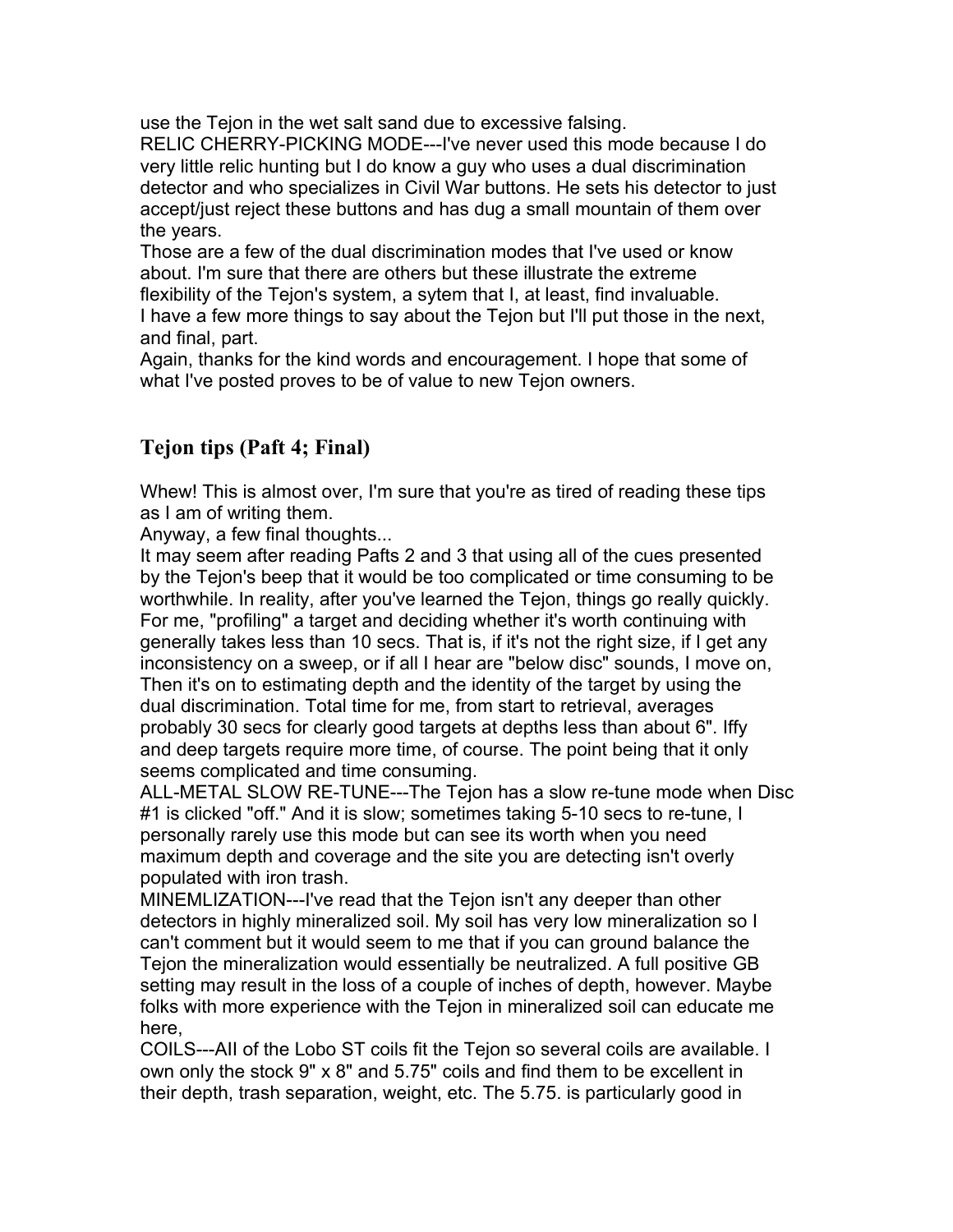high trash areas and is only about an inch shallower than the stock coil. I don't own the 10" x 12" spoked coil but have read that it isn't much (if any) deeper than the stock coil but covers a larger area.

FINAL THOUGHTS (Finally!)---Besides its light weight, excellent pinpointing, fast response, and exceptional depth there are three things that, in my mind, distinguish the Tejon and make it invaluable for the type of detecting I do:

1. Useful discrimination at depth---The discrimination of the Tejon is accurate and useful out to about 11"-12". This is 4"-6" deeper than the few ID detectors I've used and is important to me because of my unstable soil where coins sink quickly.

2. Analog ED180 discrimination---I've always felt that Tesoro's discrimination is among the best and the fact that it is analog with an infinite range of settings (as opposed to factory-deterrnined, step-interual settings) allows it to be customized for local conditions.

3. Dual discrimination---This is the clincher for me. Because I can custom-set the two discriminators and quickly switch between them I've been able to reduce my trash diEging and cover much more ground in the same amount of time, The proof is in the pouch.

Well, I think I've ridden this horse about as far as it will go so I'll (finally) close. If you've read these tips, you now know about as much as I do about the Tejon. I appreciate your indulgence and the kind words you've taken time to post.

Good luck with your Tejon, It's not for everyone but for those it fits, taking the time to learn (and "becorne one with") it will reward you richly. Good luck and happy hunting...Thomas

Whew...

TeJon tips (Part 1)

Since there are apparently a few new Tejon owners on this board and because I've learned a few things about the Tejon in the almost two years that I've owned it, I thought I'd take some time to pass on a few tips and tricks.

Given my tendency toward long-windedness, I'm breaking these tips into separate posts/parts. This first part covers pretty basic stuff so it likely won't be too helpful but later parts will cover the finer points like depth estimates, ID decisions, the dual discrimination feature, etc.

5o, without further ado...

Before I get to the "initial set-up," I want to stress one very important point... HEADPHONES---Properly set up, the Tejon has an extremely rich language that is necessry to learn/understand and HEAR if you are going to realize the full potential of this detector. Besides reducing extraneous noise and extending battery life, a good set of headphones will convey to your ears the full vocabulary and acoustical nuances that you need to push the Tejon to its limits.

I use lO-year old, expensive (\$175) audiophile headphones with an impedance of 100 Ohms and a sensitivity of 92 dB. They are probably overkill but are the best I've tried, although I've never used designed-for-detector